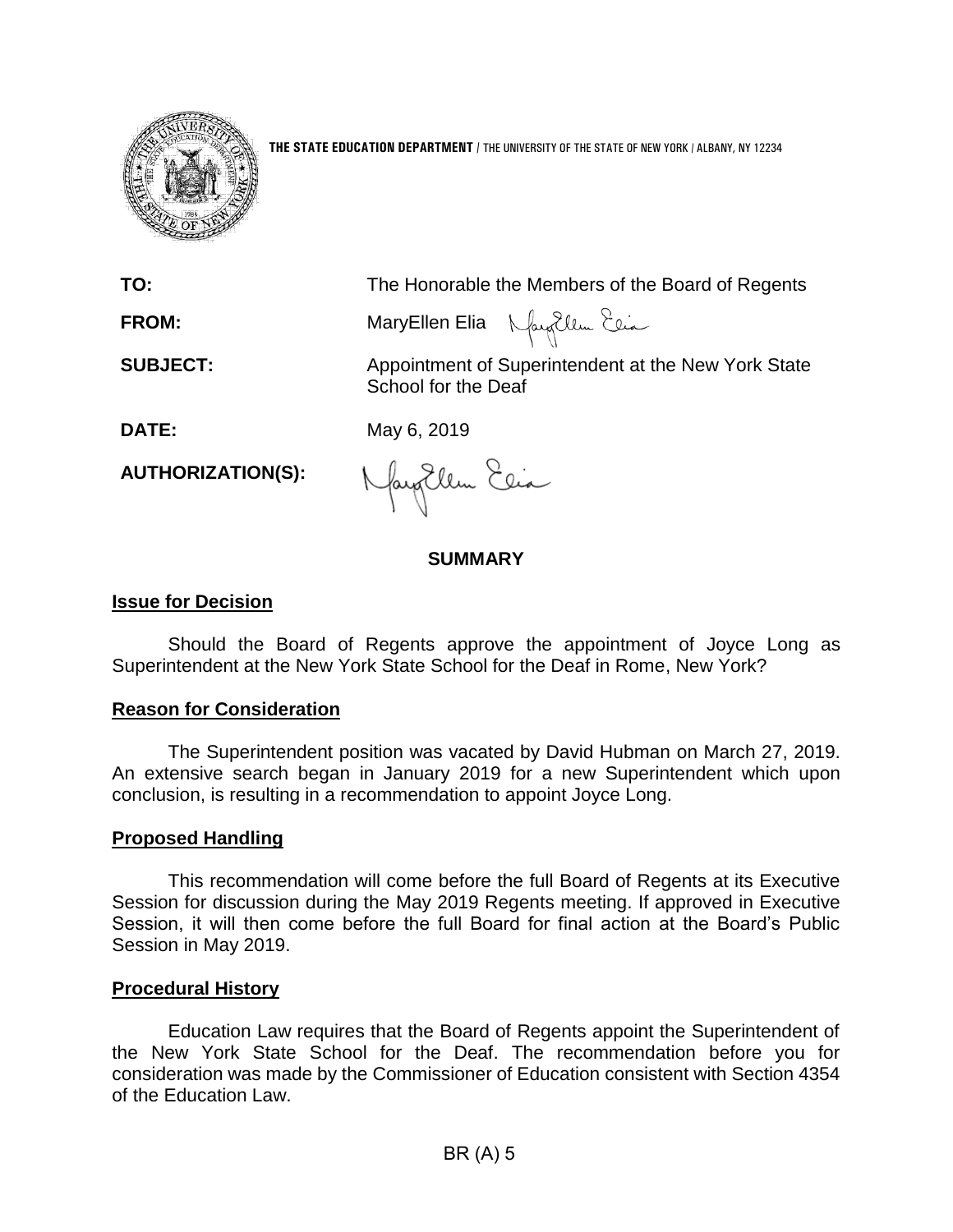#### **Background Information**

The Superintendent of the New York State School for the Deaf provides on-site management for all 5-day residential programs, school programs, and operations at the School and leadership in communicating, facilitating, and implementing P-12 priorities. The Superintendent is responsible for achieving and maintaining compliance with appropriate State and federal regulations and New York State Education Department (NYSED) policies, both fiscal and programmatic; assuming a leadership role in developing and implementing curriculum and assessment based on learning standards established for all students; and promoting positive program changes to improve student achievement.

The search committee interviewed four candidates for the Superintendent position; with two candidates selected for a second interview. One candidate was invited back for a second interview with Christopher Suriano, Assistant Commissioner and Samuel Zimmerman, Director of Special Education Services. At the conclusion of the interview process, Joyce Long is being recommended for appointment. Ms. Long has a distinctive profile and breadth of experiences that make her highly qualified for the position of superintendent. Her experience includes both district and building leadership, as well as experience in a Special Act school with a residential program. She has been commended for her ability to work with multiple stakeholder groups; in particular, her work with parents. In her most recent position as Committee on Special Education (CSE) Chairperson in the Greater Amsterdam City School District, Ms. Long participated in the Quality Improvement Planning team leading to an increased focus on the provision of programs and services for students with disabilities in her district.

Ms. Long has over twenty years' experience in special education with a strong focus on collaborative decision making. She has demonstrated impressive management of curriculum review and implementation, use of data to support instructional and accreditation processes, and residential program development. She also has an extensive knowledge of budgets and Individuals with Disabilities Education Act (IDEA) reporting requirements which will make her a strong asset to NYSED.

#### **Recommendation**

VOTED: That the Board of Regents approve the appointment of Joyce Long as Superintendent of the New York State School for the Deaf.

#### **Attachment**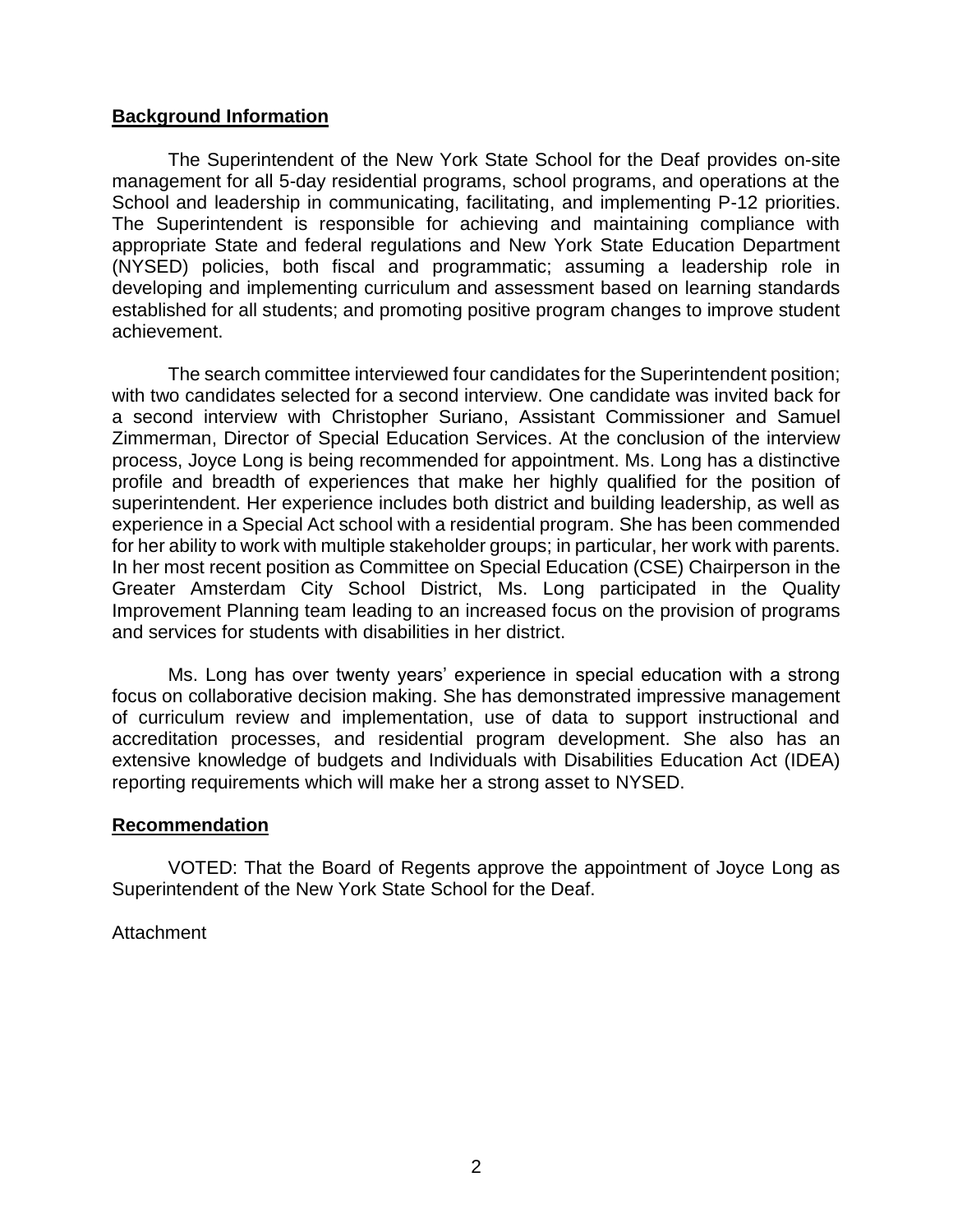### **Joyce K Long 356 South Third Street Northville, NY 12134 #(845)332-0485 Joyceklong20@gmail.com**

### **Education:**

| December 2001 | Certificate of Advanced Study in Educational Administration |
|---------------|-------------------------------------------------------------|
|               | State University at New Paltz, New Paltz, NY                |
| May 1996      | Master of Science in Education                              |
|               | Major: Elementary and Special Education                     |
| May 1994      | Bachelor of Arts in Psychology                              |
|               | Marist College, Poughkeepsie, NY                            |
|               | Major: Psychology                                           |

# **Professional Experience:**

# **2017-18 CSE Chairperson of the Secondary Committee Greater Amsterdam City School District, Amsterdam, NY**

- Responsible for APPR evaluation and supervision for secondary special education staff
- Secondary chairperson for manifestation, transfer meeting, annual reviews/reevaluation and due process hearings
- Member on District Rti Team
- Provide support for disciplinary actions for special education students
- Provide instructional support for special education programs
- Member of district Quality Improvement Planning team to focus on areas sited by state education department

# **2013-2016 Director of Special Services**

Peekskill City Schools, Peekskill, NY

- Responsible for evaluation and supervision for special service staff
- CSE chairperson for manifestation, initials, transfer students, and due process hearings
- Develop annual plan and budget to improve integrated co-teaching programs, special class programs, and delivery of related services in an integrated setting
- Implement strategic plan to address disproportionality and compliance
- Create process and procedures for all aspects of referrals and evaluations
- Establish/present professional development for all special service staff
- Develop policies/procedures for attendance, code of conduct, and special education plan
- Member of District Response Team, Building Response Team and Crisis Response Team
- Complete 611/619 and CDOS grants in alignment with district goals

# **2011-2013 Junior/Senior High School Principal**

Greenburgh Eleven Union Free School District, Dobbs Ferry, NY

Responsible for the supervision of all staff (teachers, itinerate service providers, teaching assistants and student body

Conduct professional development opportunities for all building/district staff